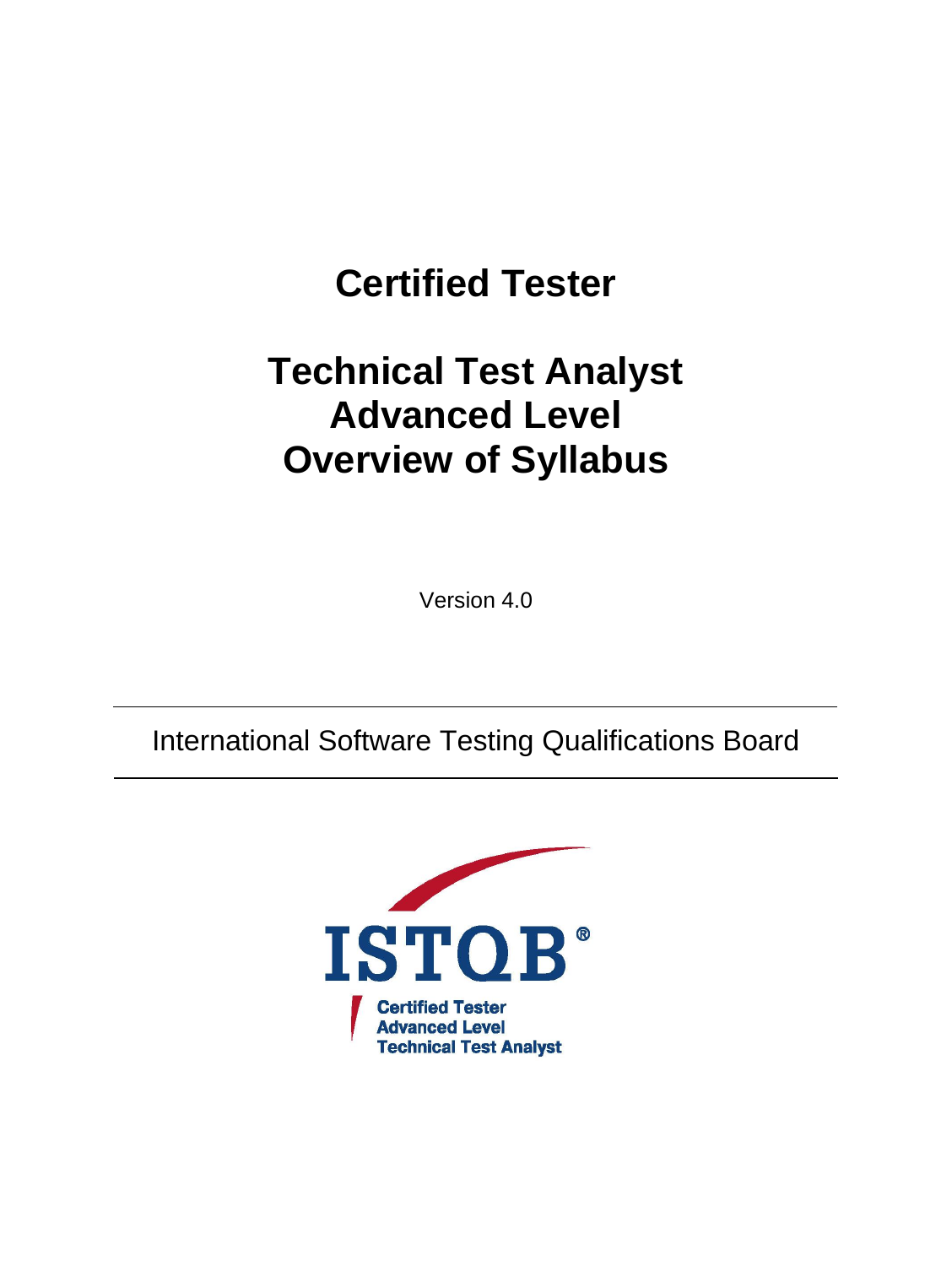

Copyright Notice

This document may be copied in its entirety, or extracts made, if the source is acknowledged.

Copyright © International Software Testing Qualifications Board (hereinafter called ISTQB®).

This document was formally released by the General Assembly of the ISTQB® on June 30, 2021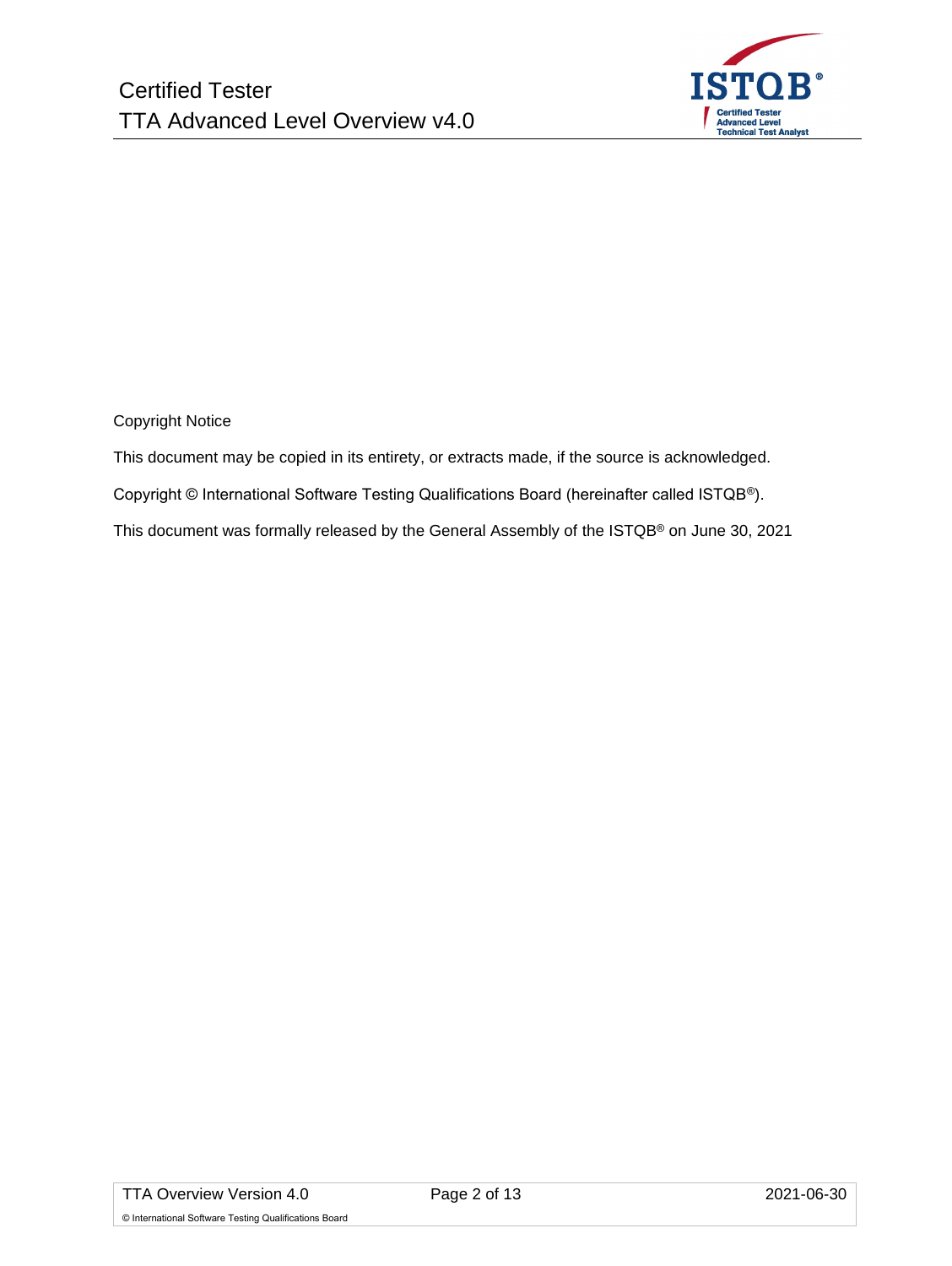

# <span id="page-2-0"></span>**Revision History**

| <b>Version</b> | Date              | <b>Remarks</b>                                 |
|----------------|-------------------|------------------------------------------------|
| V4.0           | February 26, 2021 | Updated to only cover TTA for v4.0 syllabus    |
| 2019 V1.1      | December 19, 2019 | Launch version                                 |
|                |                   | Minor typographical corrections                |
|                |                   | Remove reference to release notes              |
|                |                   | Course durations stated in hours (section 0.7) |
| 2019 V1.0      | October 18, 2019  | GA release for 2019 version                    |
| 2019 Beta      | July 22, 2019     | Beta 2019 review version                       |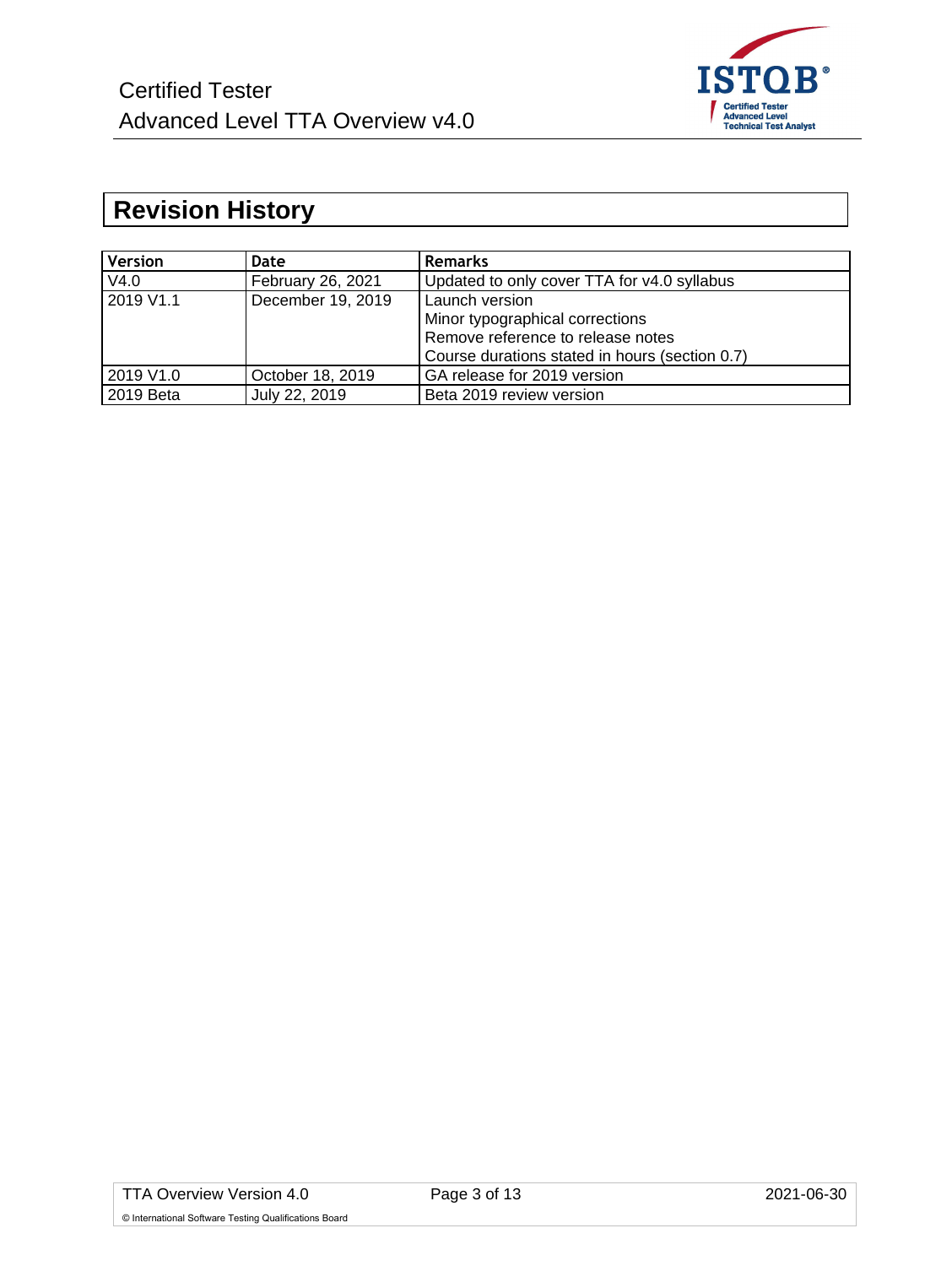

# <span id="page-3-0"></span>**Acknowledgements**

A previous version of this document was produced for the v2019 TA and TTA syllabi by a core team from the International Software Testing Qualifications Board Advanced Level Working Group: Graham Bath, Judy McKay, Mike Smith

This core team thanked the review team and the National Boards for their suggestions and input.

The following persons participated in the reviewing, commenting, and balloting of this document:

Laura Albert Markus Beck Ágota Horváth Dietrich Leimsner Gary Mogyorodi Ingvar Nordström Benjamin Timmermans Jan Versmissen Robert Werkhoven Zhou Chuanhuan

This version of the document for TTA v4.0 was produced by Stuart Reid, Christian Graf, Adam Roman and Armin Born.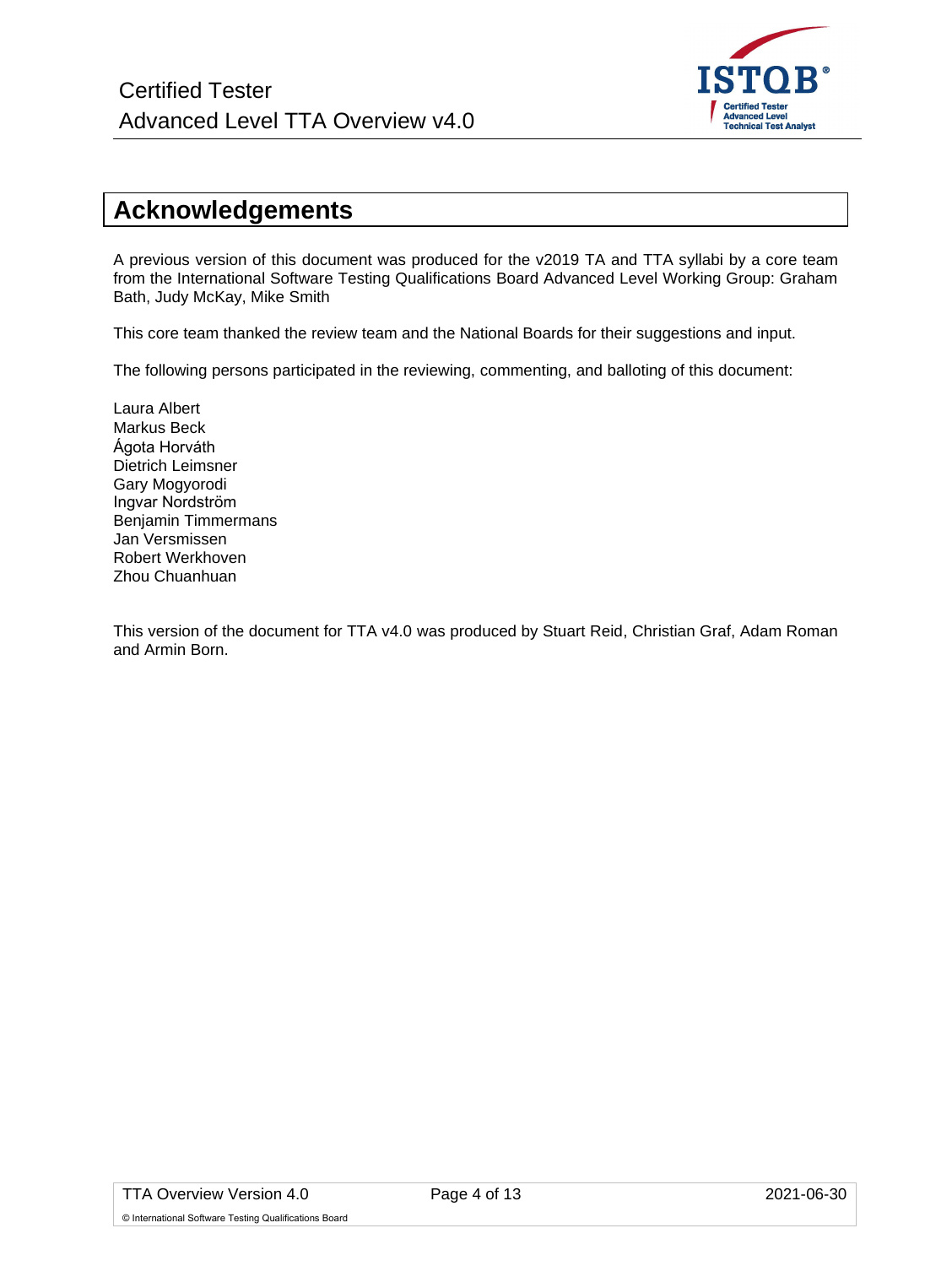

# <span id="page-4-0"></span>**Table of Contents**

| <sup>n</sup> |                                                         |  |
|--------------|---------------------------------------------------------|--|
| 0.1          |                                                         |  |
| 0.2          |                                                         |  |
| 0.3          |                                                         |  |
| 0.4          |                                                         |  |
| 0.5          |                                                         |  |
| 0.6          |                                                         |  |
| 0.7          |                                                         |  |
| 0.8          |                                                         |  |
| 1            |                                                         |  |
| 1.1          |                                                         |  |
| 1.2          |                                                         |  |
| 1.3          |                                                         |  |
| 1.4          |                                                         |  |
| 1.5          |                                                         |  |
| 1.6          |                                                         |  |
|              |                                                         |  |
| 2.1          | ISTQB® Documents …………………………………………………………………………………………… 13 |  |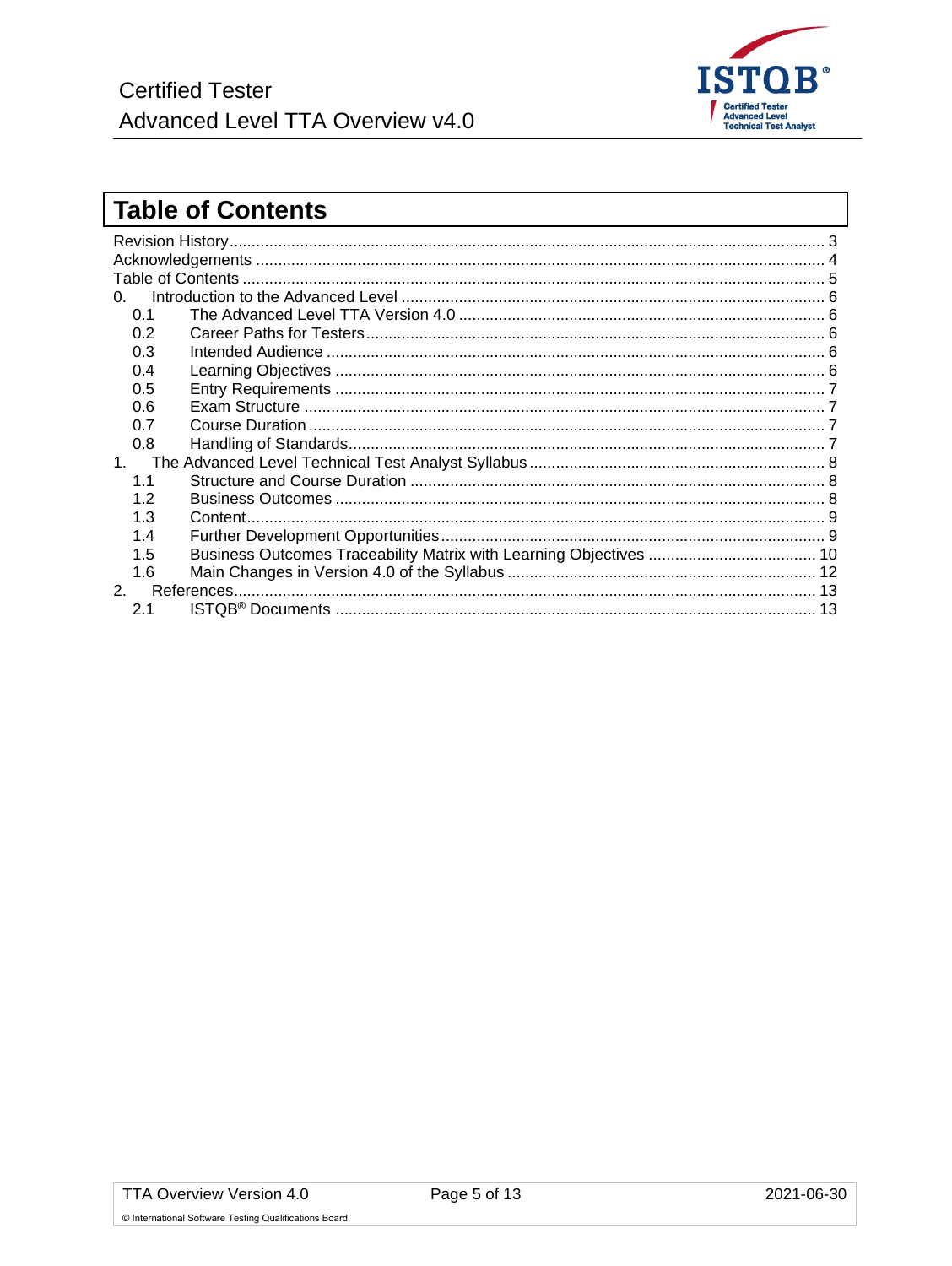

# <span id="page-5-0"></span>**0. Introduction to the Advanced Level**

This overview document is intended for anyone with an interest in the ISTQB® Advanced Level who wants a high-level introduction to its leading principles and an overview of the Technical Test Analyst (TTA) Advanced Level Syllabus.

In this document the TTA module is described in summary form and the business outcomes are stated. These provide a specific statement of what can be expected from a person who achieves the TTA Advanced Level Certification, and will particularly benefit companies that are considering the development of specific skills at this level.

### <span id="page-5-1"></span>0.1 The Advanced Level TTA Version 4.0

In general, the changes introduced in version 4.0 of the Advanced Level Technical Test Analyst syllabus result from feedback from use of the previous 2019 version of the syllabus.

For stakeholders who are already familiar with or use the 2019 version of the Advanced Level TTA Syllabus, a summary of the main changes is provided in section 1.6.

A separate release note provides a comparison between the learning objectives in the 2019 version and version 4.0 and shows which business outcomes and learning objectives have been added, updated, or removed.

### <span id="page-5-2"></span>0.2 Career Paths for Testers

The ISTQB® scheme provides support for the definition of career paths in testing by offering a 3-tiered certification scheme starting with the Foundation Level and continuing with the Advanced Level and Expert Level. These are supported by a collection of Specialist Level and Agile modules which enable additional specialist skills to be developed in certain subjects (e.g., performance testing).

The Advanced Level builds on the Foundation Level and establishes a platform from which further skills and knowledge may be acquired at Expert level.

<span id="page-5-3"></span>Please visit www.istqb.org for the latest overview of ISTQB´s career paths.

### 0.3 Intended Audience

The Advanced Level Technical Test Analyst qualification is suitable for anyone who is involved in testing as well as anyone interested in further developing their software testing knowledge. This includes people performing activities such as test analysis, test consulting and software development.

The syllabus provides testing knowledge for anyone working with Agile or sequential software development lifecycles.

### <span id="page-5-4"></span>0.4 Learning Objectives

The knowledge levels of the specific learning objectives at K2, K3 and K4 levels are shown at the beginning of each chapter and are classified as follows:

- K2: Understand
- K3: Apply
- K4: Analyze

TTA Overview Version 4.0 **Page 6 of 13** Page 6 of 13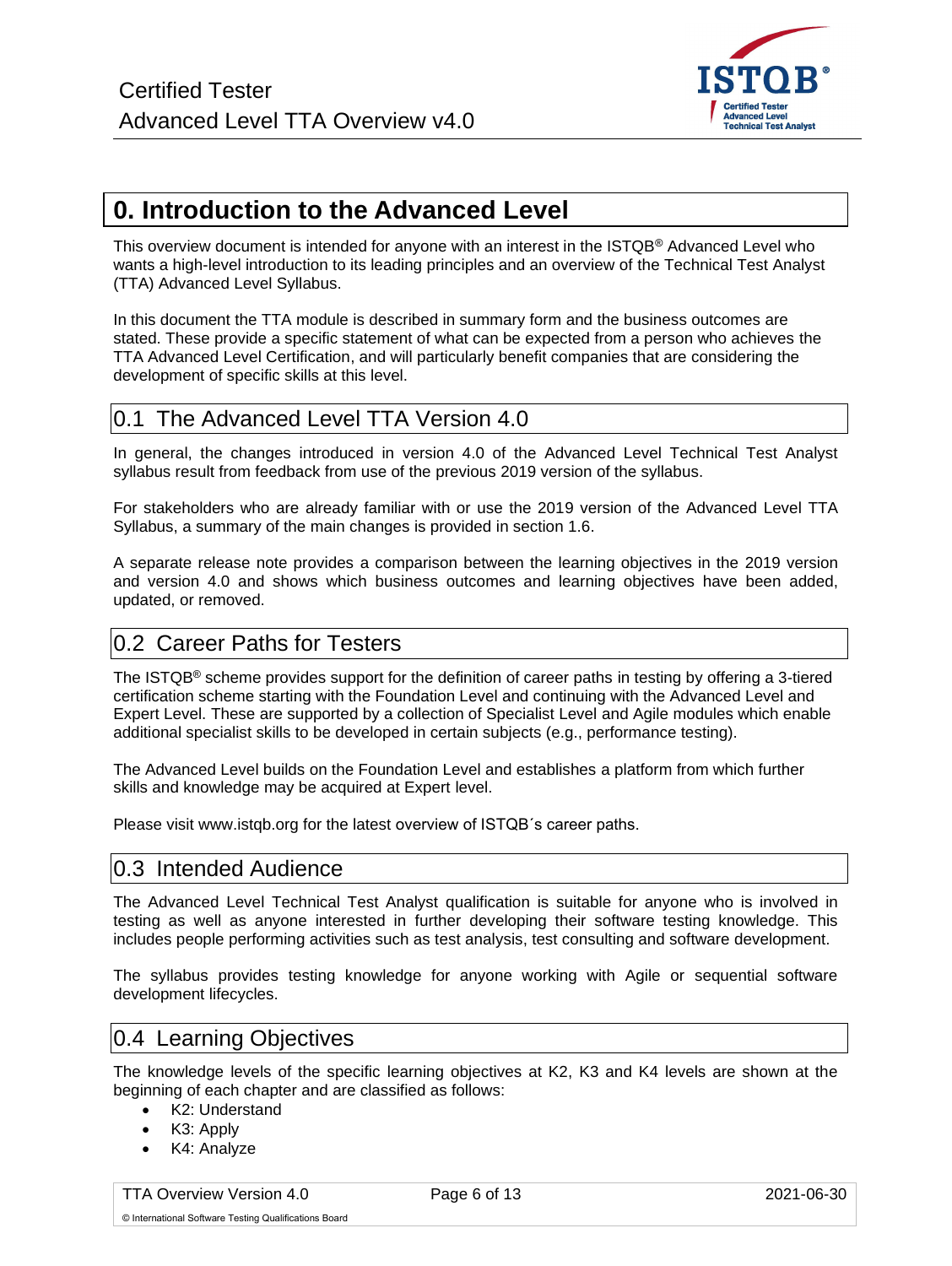

The definitions of all terms listed as keywords just below the chapter headings shall be remembered (K1), even if not explicitly mentioned in the learning objectives.

### <span id="page-6-0"></span>0.5 Entry Requirements

The entry criterion for taking the Advanced Level Technical Test Analyst exam is that candidates have acquired the ISTQB® Certified Tester Foundation Level certification [CTL\_SYL].

### <span id="page-6-1"></span>0.6 Exam Structure

The Advanced Level Technical Test Analyst exam structure is defined in the document "Certified Tester Advanced Level Syllabus Exam Structure and Rules Technical Test Analyst Version 4.0", which can be found on www.istqb.org.

The TTA Advanced Level module has the following attributes:

- The format of the exam is multiple choice.
- Exam duration is 120 minutes. If the candidate's native language is not the examination language, the candidate is allowed an additional 25% (exam duration = 150 minutes).
- There are 45 questions.
- To pass the exam, at least 65% of the total sum of points must be answered correctly.
- The total number of points for this exam should be set at 78 points. Therefore, a minimum of 51 points is required to achieve a passing score.

Exams may be taken as part of an accredited training course or taken independently (e.g., at an exam center or in a public exam). Completion of an accredited training course is not a pre-requisite for the exam.

## <span id="page-6-2"></span>0.7 Course Duration

For accredited training courses, a minimum of 20 hours of instruction time is required.

<span id="page-6-3"></span>Individual training times for each chapter are provided in section 1.1.

### 0.8 Handling of Standards

There are standards referenced in the Advanced Level TTA syllabus (e.g., ISO, IEC). The purpose of these references is to provide a framework (as in the references to ISO 25010 regarding quality characteristics) or to provide a source of additional information if desired by the reader. Please note that the syllabus uses the standards as a reference. The standards are not intended for examination.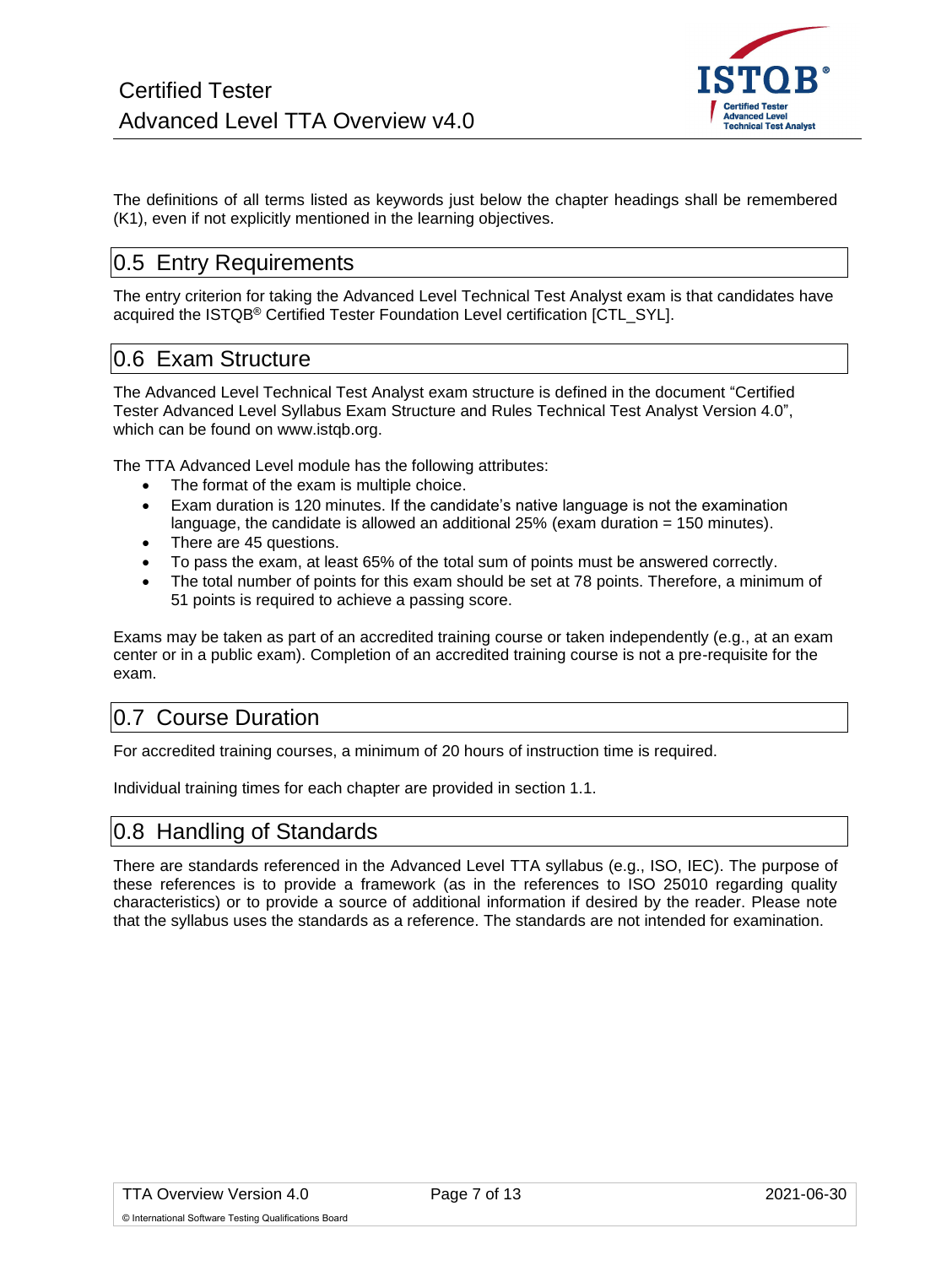

# <span id="page-7-0"></span>**1. The Advanced Level Technical Test Analyst Syllabus**

### <span id="page-7-1"></span>1.1 Structure and Course Duration

The Advanced Level Technical Test Analyst syllabus contains six chapters covering the knowledge necessary to be a technical test analyst.

The top-level heading for each chapter specifies the minimum time for the chapter; timing is not provided below chapter level. For accredited training courses, the syllabus requires a minimum of 20 hours of instruction, distributed across the six chapters as follows:

- Chapter 1: The Technical Test Analyst's Tasks in Risk-Based Testing (30 minutes)
- Chapter 2: White-Box Test Techniques (300 minutes)
- Chapter 3: Static and Dynamic Analysis (180 minutes)
- Chapter 4: Quality Characteristics for Technical Testing (345 minutes)
- Chapter 5: Reviews (165 minutes)
- Chapter 6: Test Tools & Automation (180 minutes)

#### <span id="page-7-2"></span>1.2 Business Outcomes

This section lists the Business Outcomes expected of a candidate who has achieved the Advanced Level Technical Test Analyst certification.

An Advanced Level Technical Test Analyst can:

| TTA1             | Recognize and classify the typical risks associated with the performance, security,<br>reliability, portability and maintainability of software systems.               |
|------------------|------------------------------------------------------------------------------------------------------------------------------------------------------------------------|
| TTA <sub>2</sub> | Provide technical elements to the planning, design and execution of tests for mitigating<br>performance, security, reliability, portability and maintainability risks. |
| TTA3             | Select and apply appropriate white-box test techniques to ensure that tests provide an<br>adequate level of confidence, based on design coverage.                      |
| TTA4             | Effectively participate in reviews with developers and software architects applying<br>knowledge of typical defects in the code and architecture.                      |
| TTA <sub>5</sub> | Improve the quality characteristics of code and architecture by making use of different<br>analysis techniques                                                         |
| TTA6             | Outline the costs and benefits to be expected from introducing particular types of test<br>automation.                                                                 |
| TTA7             | Select appropriate tools to automate technical testing tasks.                                                                                                          |
| TTA8             | Understand the technical issues and concepts in applying test automation.                                                                                              |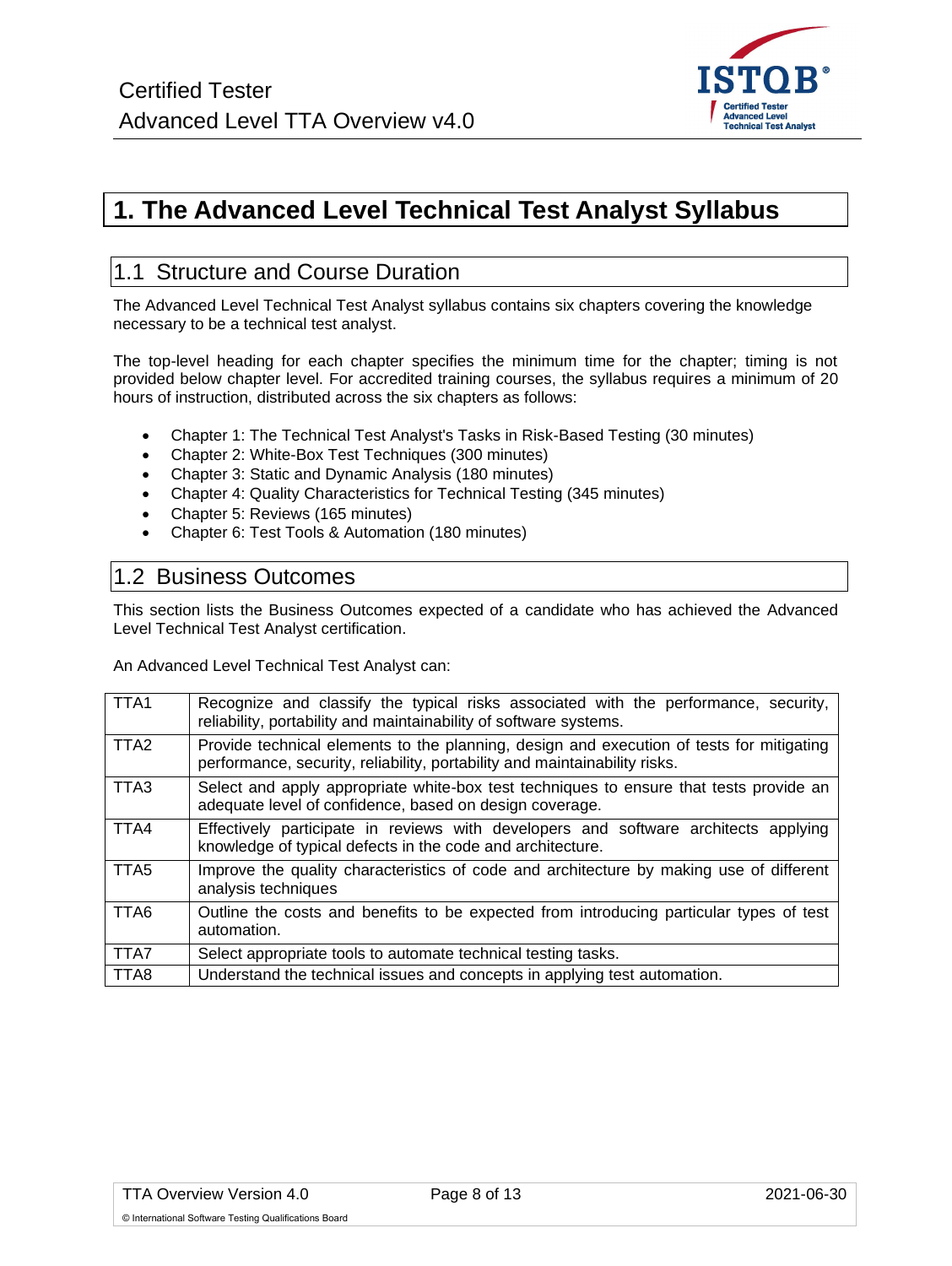

#### <span id="page-8-0"></span>1.3 Content

Chapter 1: The Technical Test Analyst's Tasks in Risk-Based Testing

- Risk Identification
- Risk Assessment
- Risk Mitigation

#### Chapter 2: White-Box Test Techniques

- White-Box Test Techniques
- Selecting a White-Box Test Technique

Chapter 3: Static and Dynamic Analysis

- Static Analysis
- Dynamic Analysis

#### Chapter 4: Quality Characteristics for Technical Testing

- General Planning Issues
- Security Testing
- Reliability Testing
- Performance Testing
- Maintainability Testing
- Portability Testing
- Compatibility Testing
- Operational Profiles

#### Chapter 5: Reviews

- Technical Test Analyst Tasks in Reviews
- Using Checklists in Reviews

Chapter 6: Test Tools & Automation

- Defining the Test Automation Project
- Specific Test Tools

### <span id="page-8-1"></span>1.4 Further Development Opportunities

The knowledge acquired from the Technical Test Analyst may be further developed by the following ISTQB® Specialist Level modules:

#### ISTQB® Specialist Level:

- Performance Testing [CT\_PT\_SYL]
- Security Testing [CT\_SEC\_SYL]
- Mobile Application Testing [CT\_MAT\_SYL]
- Test Automation Engineering [CT\_TAE\_SYL]
- Model-Based Tester [CT\_MBT\_SYL]

The ISTQB® Certified Tester Foundation Level Certificate is required before taking the exams for these modules. Please visit www.istqb.org for the latest overview of ISTQB´s modules.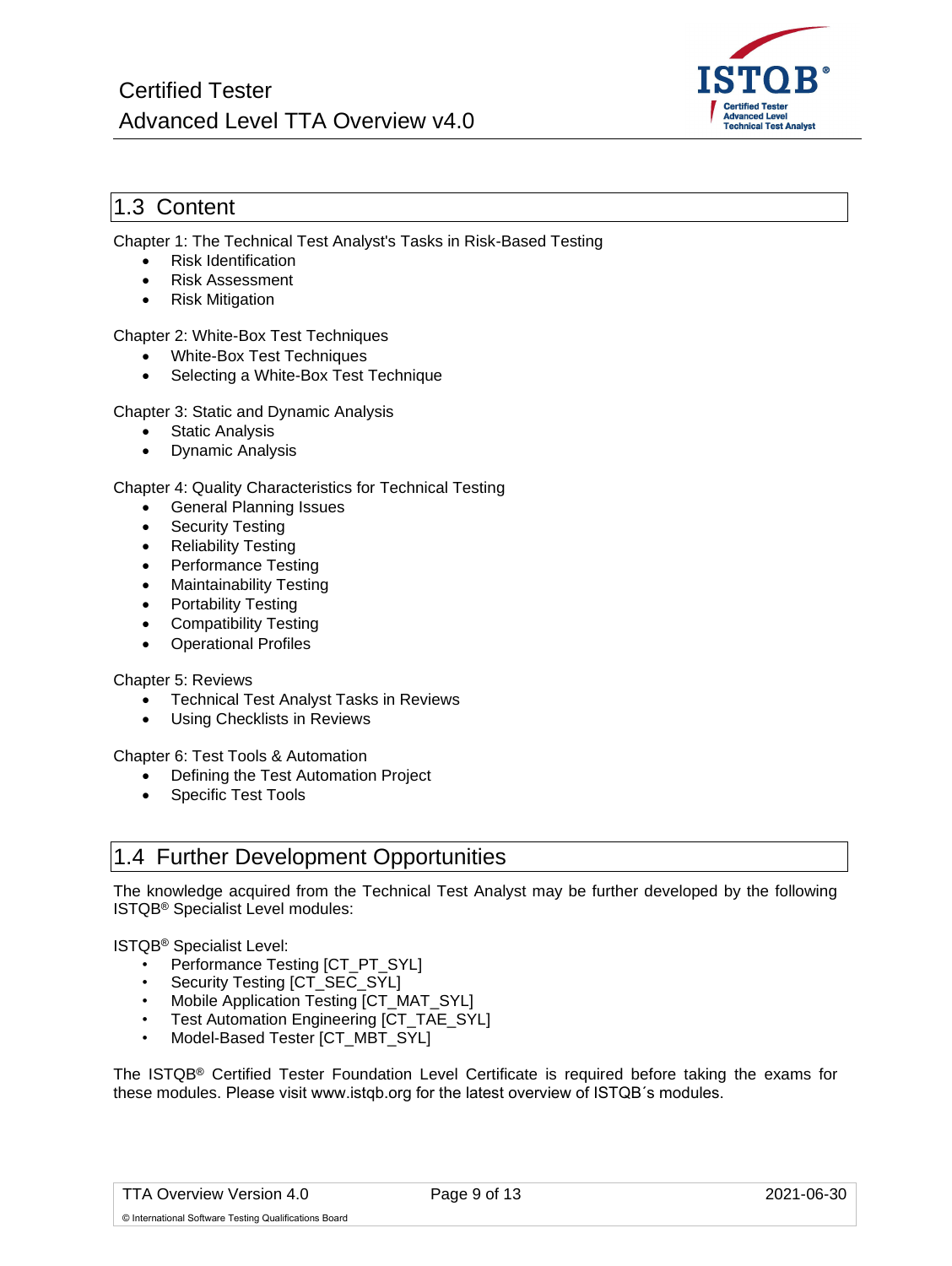

# <span id="page-9-0"></span>1.5 Business Outcomes Traceability Matrix with Learning Objectives

The following tables show information about Learning Objectives and their coverage of the Business objectives. The tables contain the following information:

- Section of syllabus (number and title)
- LO number
- K-Level
- Description of LO
- Mapping of LO to Business Objectives.

|                     |                       |                                                                                                                                                                         | Mapping to TTA Business Objectives |  |              |                                         |  |  |
|---------------------|-----------------------|-------------------------------------------------------------------------------------------------------------------------------------------------------------------------|------------------------------------|--|--------------|-----------------------------------------|--|--|
|                     |                       |                                                                                                                                                                         |                                    |  |              | TTA1 TTA2 TTA3 TTA4 TTA5 TTA6 TTA7 TTA8 |  |  |
|                     |                       | 1. The Technical Test Analyst's Tasks in Risk-Based Testing                                                                                                             |                                    |  |              |                                         |  |  |
|                     | 1.3 Risk Assessment   |                                                                                                                                                                         |                                    |  |              |                                         |  |  |
| TTA-1.2.1           | $\overline{2}$        | Summarize the generic risk factors that the Technical Test Analyst typically<br>needs to consider                                                                       | 1                                  |  |              |                                         |  |  |
| $TTA-1.2.2$         | $\overline{2}$        | Summarize the activities of the Technical Test Analyst within a risk-based<br>approach for testing activities                                                           | $\mathbf{1}$                       |  |              |                                         |  |  |
|                     |                       | 2. White-box Test Techniques                                                                                                                                            |                                    |  |              |                                         |  |  |
|                     | 2.2 Statement Testing |                                                                                                                                                                         |                                    |  |              |                                         |  |  |
| <b>TTA 2.2.1</b>    | 3                     | Design test cases for a given test object by applying statement testing to<br>achieve a defined level of coverage.                                                      |                                    |  | 1            |                                         |  |  |
|                     | 2.3 Decision Testing  |                                                                                                                                                                         |                                    |  |              |                                         |  |  |
| <b>TTA 2.3.1</b>    | 3                     | Design test cases for a given test object by applying the Decision test technique<br>to achieve a defined level of coverage.                                            |                                    |  | 1            |                                         |  |  |
|                     |                       | 2.4 Modified Condition/Decision Testing                                                                                                                                 |                                    |  |              |                                         |  |  |
| <b>TTA 2.4.1</b>    | 3                     | Design test cases for a given test object by applying the modified<br>condition/decision test technique to achieve full modified condition/decision<br>coverage (MC/DC) |                                    |  | 1            |                                         |  |  |
|                     |                       | 2.5 Multiple Condition Testing                                                                                                                                          |                                    |  |              |                                         |  |  |
| TTA 2.5.1           | 3                     | Design test cases for a given test object by applying the multiple condition test<br>technique to achieve a defined level of coverage                                   |                                    |  | 1            |                                         |  |  |
|                     | 2.7 API Testing       |                                                                                                                                                                         |                                    |  |              |                                         |  |  |
| <b>TTA 2.7.1</b>    | $\overline{2}$        | Understand the applicability of API testing and the kinds of defects it finds                                                                                           |                                    |  | 1            |                                         |  |  |
|                     |                       | 2.8 Selecting a White-Box Test Technique                                                                                                                                |                                    |  |              |                                         |  |  |
| <b>TTA 2.8.1</b>    | $\overline{4}$        | Select an appropriate white-box test technique according to a given project<br>situation.                                                                               |                                    |  | $\mathbf{1}$ |                                         |  |  |
|                     |                       | 3. Static and Dynamic Analysis                                                                                                                                          |                                    |  |              |                                         |  |  |
| 3.2 Static Analysis |                       |                                                                                                                                                                         |                                    |  |              |                                         |  |  |
| TTA-3.2.1           | 3                     | Use control flow analysis to detect if code has any control flow anomalies and to<br>measure cyclomatic complexity                                                      |                                    |  |              | 1                                       |  |  |
| TTA-3.2.2           | 3                     | Use data flow analysis to detect if code has any data flow anomalies                                                                                                    |                                    |  |              | $\mathbf{1}$                            |  |  |
| $TTA-3.2.3$         | 3                     | Propose ways to improve the maintainability of code by applying static analysis                                                                                         |                                    |  |              | 1                                       |  |  |
|                     | 3.3 Dynamic Analysis  |                                                                                                                                                                         |                                    |  |              |                                         |  |  |
| TTA-3.3.1           | 3                     | Apply dynamic analysis to achieve a specified goal                                                                                                                      |                                    |  |              | $\mathbf{1}$                            |  |  |

(continued)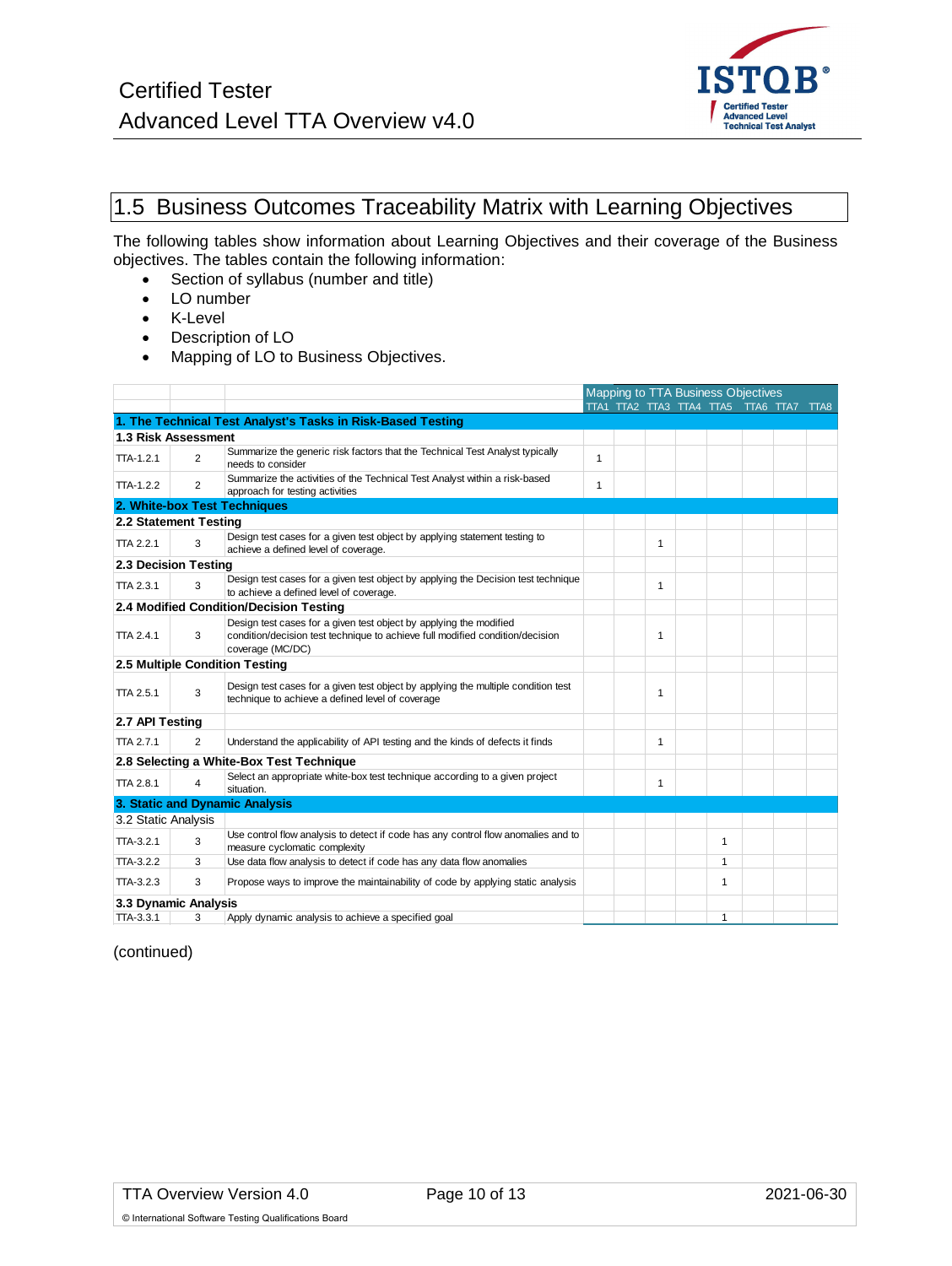

|                        |                                           |                                                                                                                                                  |   |   |   | Mapping to TTA Business Objectives      |              |              |              |
|------------------------|-------------------------------------------|--------------------------------------------------------------------------------------------------------------------------------------------------|---|---|---|-----------------------------------------|--------------|--------------|--------------|
|                        |                                           |                                                                                                                                                  |   |   |   | TTA1 TTA2 TTA3 TTA4 TTA5 TTA6 TTA7 TTA8 |              |              |              |
|                        |                                           | 4 Quality Characteristics for Technical Testing                                                                                                  |   |   |   |                                         |              |              |              |
|                        |                                           | 4.2 General Planning Issues                                                                                                                      |   |   |   |                                         |              |              |              |
| <b>TTA-4.2.1</b>       | 4                                         | For a particular scenario, analyze the non-functional requirements and write the<br>respective sections of the test plan                         | 1 |   |   |                                         |              |              |              |
| TTA-4.2.2              | 3                                         | Given a particular product risk, define the particular non-functional test type(s)<br>which are most appropriate                                 | 1 |   |   |                                         |              |              |              |
| TTA-4.2.3              | $\overline{2}$                            | Understand and explain the stages in an application's software development<br>lifecycle where non-functional testing should typically be applied | 1 | 1 |   |                                         |              |              |              |
| TTA-4.2.4              | 3                                         | For a given scenario, define the types of defects you would expect to find by<br>using non-functional test types                                 | 1 | 1 |   |                                         |              |              |              |
|                        | 4.3 Security Testing                      |                                                                                                                                                  |   |   |   |                                         |              |              |              |
|                        |                                           |                                                                                                                                                  |   |   |   |                                         |              |              |              |
| TTA-4.3.1              | $\overline{2}$                            | Explain the reasons for including security testing in a test approach                                                                            |   | 1 |   |                                         |              |              |              |
| TTA-4.3.2              | $\overline{2}$                            | Explain the principal aspects to be considered in planning and specifying<br>security tests                                                      |   | 1 |   |                                         |              |              |              |
|                        | 4.4 Reliability Testing                   |                                                                                                                                                  |   |   |   |                                         |              |              |              |
| TTA-4.4.1              | 2                                         | Explain the reasons for including reliability testing in a test approach                                                                         |   | 1 |   |                                         |              |              |              |
| TTA-4.4.2              | $\overline{2}$                            | Explain the principal aspects to be considered in planning and specifying<br>reliability tests                                                   |   | 1 |   |                                         |              |              |              |
|                        | 4.5 Performance Testing                   |                                                                                                                                                  |   |   |   |                                         |              |              |              |
| TTA-4.5.1              | 2                                         | Explain the reasons for including performance testing in a test approach                                                                         |   | 1 |   |                                         |              |              |              |
| <b>TTA-4.5.2</b>       | 2                                         | Explain the principal aspects to be considered in planning and specifying<br>performance testing                                                 |   | 1 |   |                                         |              |              |              |
|                        | 4.6 Maintainability Testing               |                                                                                                                                                  |   |   |   |                                         |              |              |              |
| TTA-4.6.1              | 2                                         | Explain the reasons for including maintainability testing in a test approach                                                                     |   | 1 |   |                                         |              |              |              |
|                        | 4.7 Portability Testing                   |                                                                                                                                                  |   |   |   |                                         |              |              |              |
| <b>TTA-4.7.1</b>       | $\overline{2}$                            | Explain the reasons for including portability tests in a testing strategy and/or test                                                            |   | 1 |   |                                         |              |              |              |
|                        |                                           | approach                                                                                                                                         |   |   |   |                                         |              |              |              |
|                        | 4.8 Compatability Testing                 |                                                                                                                                                  |   |   |   |                                         |              |              |              |
| <b>TTA-4.8.1</b>       | 2                                         | Explain the reasons for including co-existence testing in a test approach                                                                        |   | 1 |   |                                         |              |              |              |
| 5. Reviews             |                                           |                                                                                                                                                  |   |   |   |                                         |              |              |              |
| 5.1 Introduction       |                                           |                                                                                                                                                  |   |   |   |                                         |              |              |              |
| $TTA-5.1.1$            | 2                                         | Explain why review preparation is important for the Technical Test Analyst                                                                       |   |   | 1 |                                         |              |              |              |
| TTA-5.2.1              | 4                                         | 5.2 Using Checklists in Reviews<br>Analyze an architectural design and identify problems according to a checklist                                |   |   | 1 |                                         |              |              |              |
|                        |                                           | provided in the syllabus<br>Analyze a section of code or pseudo-code and identify problems according to a                                        |   |   |   |                                         |              |              |              |
| TTA-5.2.2              | 4                                         | checklist provided in the syllabus                                                                                                               |   |   | 1 |                                         |              |              |              |
|                        | <b>6. Test Tools &amp; Automation</b>     |                                                                                                                                                  |   |   |   |                                         |              |              |              |
|                        |                                           | 6.1 Defining the Test Automation Project                                                                                                         |   |   |   |                                         |              |              |              |
| TTA-6.1.1              | $\overline{2}$                            | Summarize the activities that the Technical Test Analyst performs when setting<br>up a test automation project                                   |   |   |   |                                         |              |              | 1            |
| TTA-6.1.2              | 2                                         | Summarize the differences between data-driven and keyword-driven automation                                                                      |   |   |   |                                         | 1            |              | 1            |
| TTA-6.1.3              | 2                                         | Summarize common technical issues that cause automation projects to fail to<br>achieve the planned return on investment                          |   |   |   |                                         |              |              | 1            |
| TTA-6.1.4              | 3                                         | Construct keywords based on a given business process                                                                                             |   |   |   |                                         |              |              | 1            |
|                        | <b>6.2 Specific Test Tools</b>            |                                                                                                                                                  |   |   |   |                                         |              |              |              |
| TTA-6.2.1              | 2                                         | Summarize the purpose of tools for fault seeding and fault injection                                                                             |   |   |   |                                         | 1            |              |              |
| TTA-6.2.2              | 2                                         | Summarize the main characteristics and implementation issues for performance<br>testing tools                                                    |   |   |   |                                         | 1            |              | $\mathbf{1}$ |
| TTA-6.2.3              | $\overline{2}$                            | Explain the general purpose of tools used for web-based testing                                                                                  |   |   |   |                                         | 1            | 1            |              |
| TTA-6.2.4              | $\overline{2}$                            | Explain how tools support the practice of model-based testing                                                                                    |   |   |   |                                         | $\mathbf{1}$ | $\mathbf{1}$ |              |
|                        |                                           | Outline the purpose of tools used to support component testing and the build                                                                     |   |   |   |                                         |              |              |              |
| TTA-6.2.5<br>TTA-6.2.6 | $\overline{\mathbf{c}}$<br>$\overline{2}$ | process<br>Outline the purpose of tools used to support mobile application testing                                                               |   |   |   |                                         | 1<br>1       | 1<br>1       |              |
|                        |                                           |                                                                                                                                                  |   |   |   |                                         |              |              |              |

© International Software Testing Qualifications Board

Certified Tester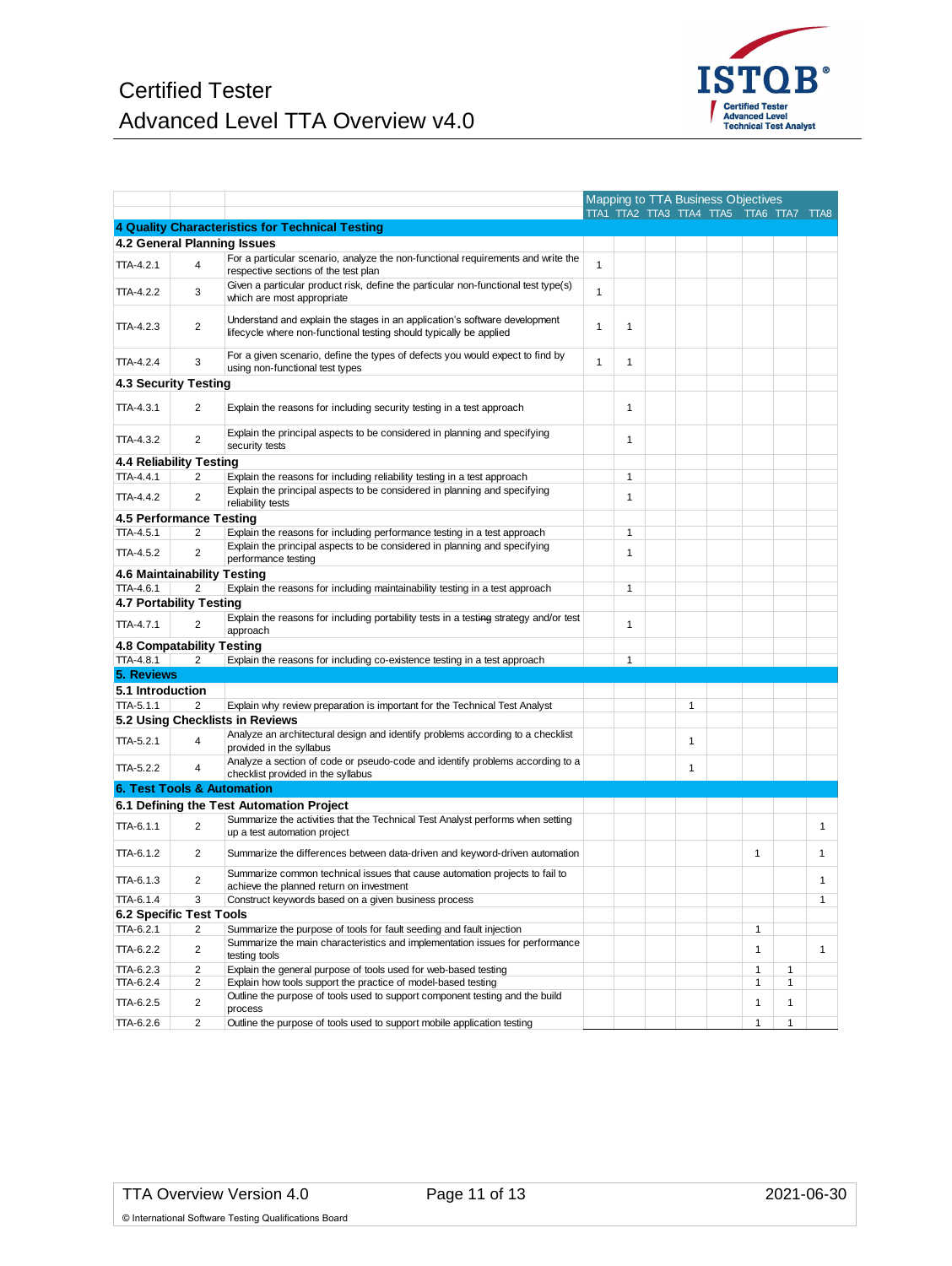

## <span id="page-11-0"></span>1.6 Main Changes in Version 4.0 of the Syllabus

The following principal changes have been made to the 2019 Technical Test Analyst syllabus:

| Subject/Chapter                     | <b>Description of Change</b>                                                                                                                   |  |  |  |  |
|-------------------------------------|------------------------------------------------------------------------------------------------------------------------------------------------|--|--|--|--|
| White-Box Test<br><b>Techniques</b> | Technique removed: Basis Path Testing.                                                                                                         |  |  |  |  |
| Chapter 2                           |                                                                                                                                                |  |  |  |  |
| Analytical                          | Cyclomatic complexity explicitly added to K3 Control Flow Analysis LO.                                                                         |  |  |  |  |
| <b>Techniques</b>                   | Data Flow Analysis moved from K2 to K3.                                                                                                        |  |  |  |  |
| Chapter 3                           | K2 LO on Call Graphs for Integration Testing removed.                                                                                          |  |  |  |  |
| Quality<br>Characteristics          | Reliability Testing and Performance Efficiency Testing sections updated, and<br>Operational Profiles explicitly covered in a separate section. |  |  |  |  |
| Chapter 4                           |                                                                                                                                                |  |  |  |  |